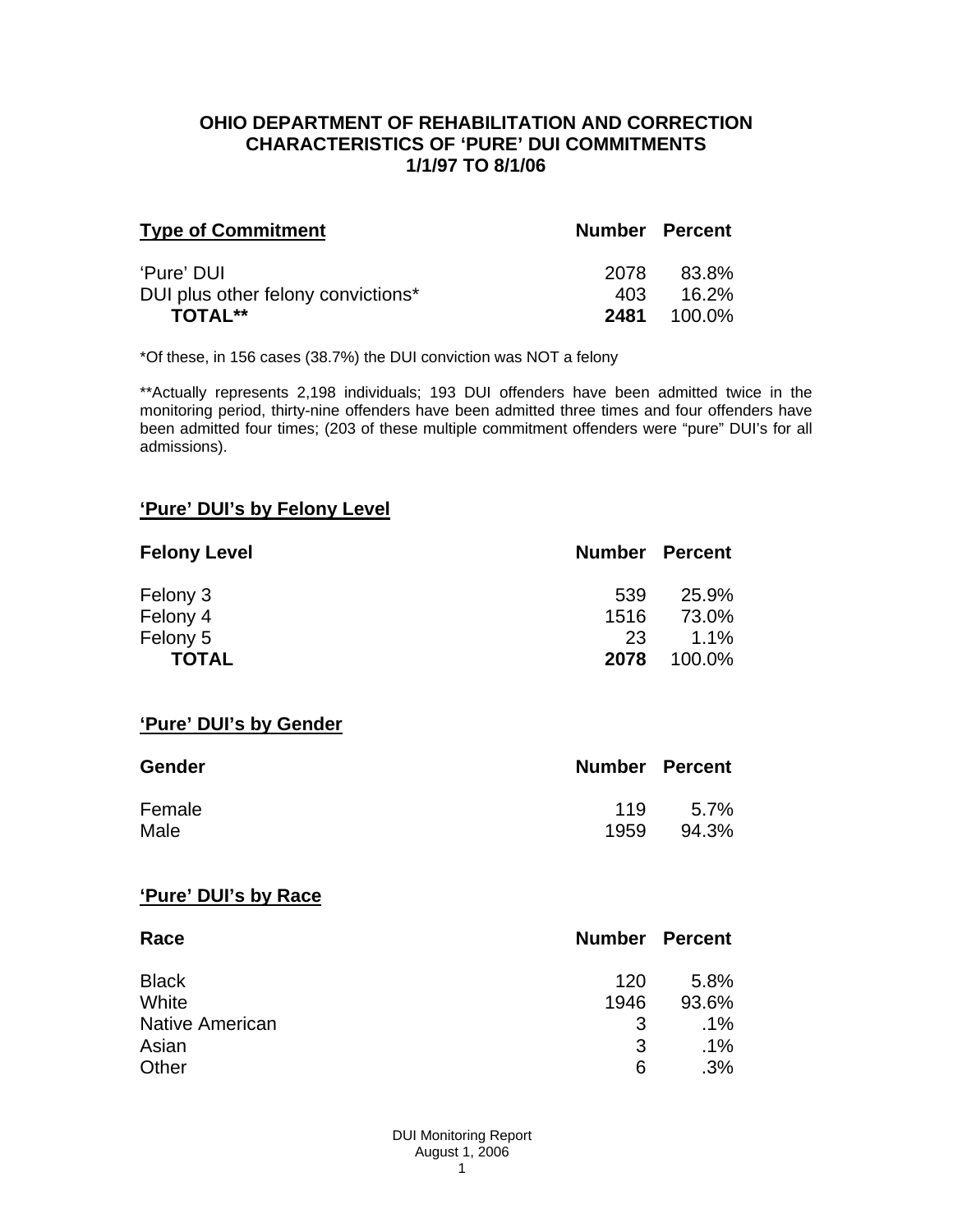# **'Pure' DUI's by Age at Commitment**

| <b>Age at Commitment</b> | <b>Number</b> | <b>Percent</b> |
|--------------------------|---------------|----------------|
| 25 and under             | 101           | 4.9%           |
| 26 to 30                 | 259           | 12.5%          |
| 31 to 35                 | 372           | 17.9%          |
| 36 to 40                 | 469           | 22.6%          |
| 41 to 45                 | 474           | 22.8%          |
| 46 to 50                 | 254           | 12.2%          |
| Over 50                  | 149           | 7.2%           |

| Range = $19$ to $77$ | Median = $39$ |
|----------------------|---------------|
| Mean $= 38.8$        | Mode $= 38$   |

# **'Pure' DUI'S by Security Classification**

| <b>Security Level</b>                | <b>Number Percent</b> |        |
|--------------------------------------|-----------------------|--------|
| Level 1-A                            | 169                   | 8.1%   |
| Level 1-B                            | 1533                  | 73.8%  |
| Level 2                              | 232                   | 11.2%  |
| Level 3*                             | 143                   | 6.9%   |
| Level 4-B                            |                       | $.0\%$ |
| *Includes inmates still in reception |                       |        |

# **'Pure' DUI's by County of Commitment**

| <b>County of Commitment</b> | <b>Number</b> | <b>Percent</b> |
|-----------------------------|---------------|----------------|
| Cuyahoga                    | 171           | 8.2%           |
| Summit                      | 152           | 7.3%           |
| <b>Stark</b>                | 143           | 6.9%           |
| Hamilton                    | 119           | 5.7%           |
| Franklin                    | 99            | 4.8%           |
| <b>Butler</b>               | 97            | 4.7%           |
| Lorain                      | 89            | 4.3%           |
| Clermont                    | 83            | 4.0%           |
| Lake                        | 66            | 3.2%           |
| Portage                     | 62            | 3.0%           |
| Warren                      | 57            | 2.7%           |
| <b>All Other Counties</b>   | 940           | 45.2%          |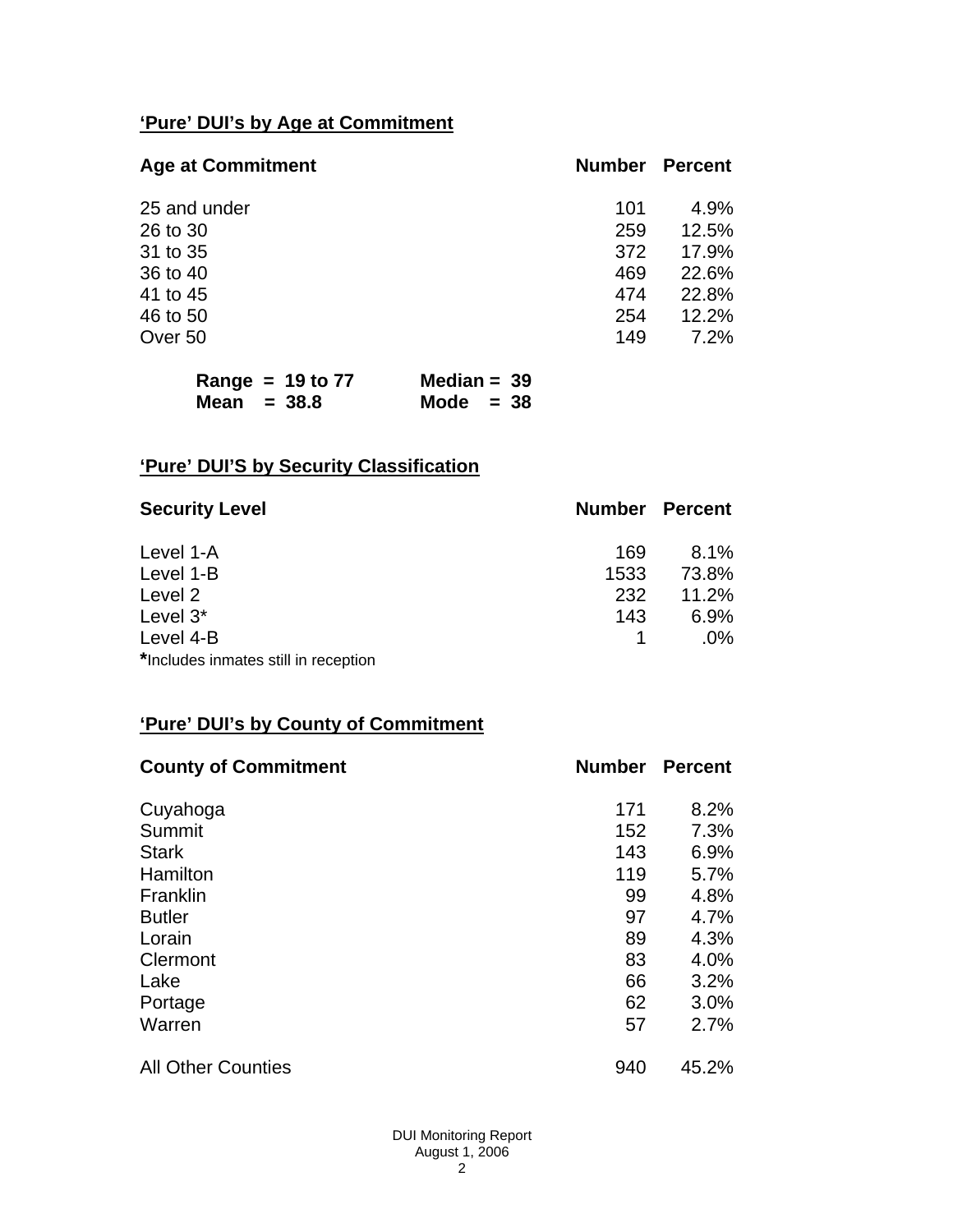# **'Pure' DUI's by Current Status**

| <b>Current Status</b>                  | <b>Number</b> | <b>Percent</b> |
|----------------------------------------|---------------|----------------|
| <b>Currently Incarcerated</b>          | 450           | 21.7%          |
| <b>Judicial Release</b>                | 318           | 15.3%          |
| <b>Released under PRC</b>              | 736           | 35.4%          |
| Released to Appeal Bond                | 5             | .2%            |
| <b>Furlough (Transitional Control)</b> | 71            | 3.4%           |
| <b>Vacated Sentence</b>                | 10            | .5%            |
| <b>Court Order</b>                     | 10            | .5%            |
| Death of Inmate                        | 14            | $.7\%$         |
| Released at Expiration of Prison Term* | 450           | 21.7%          |

\*Released without post-release control; of the 700 releases since January 2004, 376 were expiration of prison term (53.7%), compared with 140 inmates released onto PRC (which included 102 males who successfully completed the DUI IPP sentence reduction program, seven females who successfully completed the Camp Meridian IPP program and two females who completed the ORW education intensive program).

# **'Pure' DUI's by Length of Sentence (in months)**

| <b>Length of Sentence</b>           | <b>Number Percent</b> |                 |
|-------------------------------------|-----------------------|-----------------|
| Two Months (mandatory sentence)     | 44                    | 2.1%            |
| Three to Six Months                 | 259                   | 12.5%           |
| Seven to Eleven Months              | 200                   | 9.6%            |
| <b>Twelve Months</b>                | 548                   | 26.4%           |
| Thirteen to Seventeen Months        | 190                   | 9.1%            |
| <b>Eighteen Months</b>              | 161                   | 7.7%            |
| Nineteen to Twenty-four Months      | 304                   | 14.6%           |
| <b>Twenty-five to Thirty Months</b> | 146                   | 7.0%            |
| Thirty-one to Thirty-five Months    | 0                     |                 |
| Thirty-six to Forty-seven Months    | 130                   | 6.3%            |
| Forty-eight to Fifty-nine Months    | 71                    | 3.4%            |
| <b>Sixty Months or more</b>         | 25                    | 1.2%            |
| Mode $= 12$ months                  |                       |                 |
| Median $= 12$ months<br>Mean        |                       | $= 17.8$ months |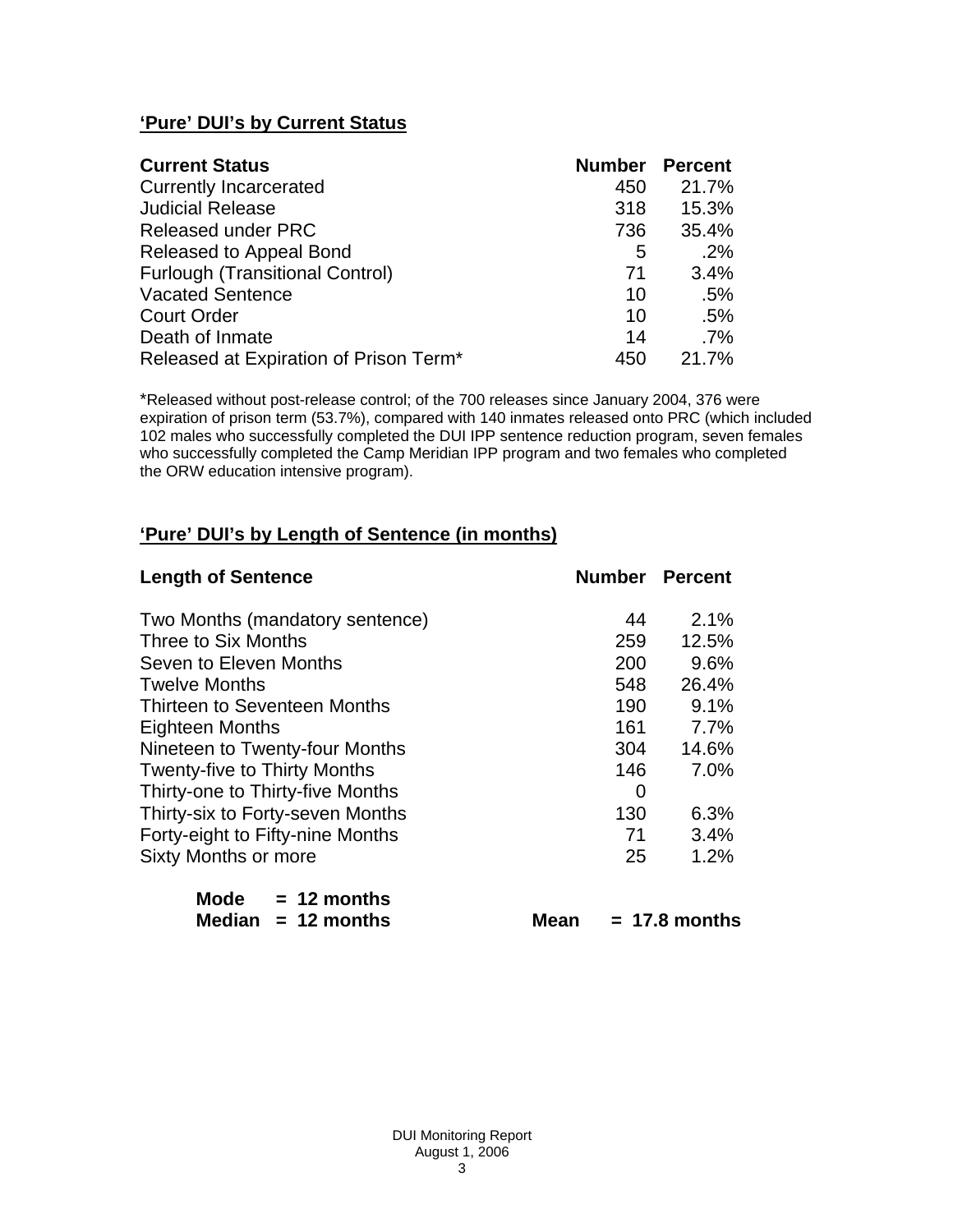# **'Pure' DUI's by Number of Prior Incarcerations**

| <b>Number of Prior Incarcerations</b> | <b>Number Percent</b> |       |
|---------------------------------------|-----------------------|-------|
| None                                  | 1231                  | 59.2% |
| One                                   | 477                   | 23.0% |
| Two                                   | 221                   | 10.6% |
| Three or more                         | 149                   | 7.2%  |

### **'Pure' DUI's Currently Incarcerated by Parent Institution\* (8/1/06)**

| <b>Institution</b>                                    | <b>Number</b>  | <b>Percent</b> | # in<br>Camp   |
|-------------------------------------------------------|----------------|----------------|----------------|
| <b>Allen Correctional Institution</b>                 | 10             | 2.2%           |                |
| <b>Belmont Correctional Institution</b>               | 19             | 4.2%           | 9              |
| <b>Chillicothe Correctional Institution</b>           | 15             | 3.3%           |                |
| <b>Corrections Reception Center</b>                   | 33             | 7.4%           |                |
| Dayton Correctional Institution                       | 3              | .7%            |                |
| <b>Franklin Pre-Release Center</b>                    | 3              | .7%            |                |
| <b>Grafton Correctional Institution</b>               | $\overline{7}$ | 1.6%           |                |
| <b>Hocking Correctional Institution</b>               | $\overline{7}$ | 1.6%           |                |
| <b>Lake Erie Correctional Institution</b>             | 11             | 1.8%           |                |
| <b>Lebanon Correctional Institution</b>               | $\mathbf{1}$   | .2%            |                |
| <b>London Correctional Institution</b>                | 26             | 5.8%           | $\overline{7}$ |
| <b>Lorain Correctional Institution</b>                | 18             | 4.0%           |                |
| <b>Madison Correctional Institution</b>               | 6              | 1.3%           |                |
| <b>Mansfield Correctional Institution</b>             | 8              | 1.8%           |                |
| <b>Marion Correctional Institution</b>                | 6              | 1.3%           | 2              |
| <b>Noble Correctional Institution</b>                 | 25             | 5.5%           |                |
| <b>North Central Correctional Institution</b>         | 9              | 2.0%           |                |
| <b>North Coast Correctional Treatment Facility</b>    | 144            | 32.0%          | $22**$         |
| <b>Northeast Pre-Release Center</b>                   | 4              | .9%            |                |
| <b>Oakwood Correctional Facility</b>                  | $\overline{2}$ | .4%            |                |
| Ohio Reformatory for Women                            | 20             | 4.5%           |                |
| <b>Ohio State Penitentiary</b>                        | 3              | .7%            | 3              |
| <b>Pickaway Correctional Institution</b>              | 53             | 11.7%          |                |
| <b>Richland Correctional Institution</b>              | 6              | 1.3%           |                |
| <b>Ross Correctional Institution</b>                  | $\overline{4}$ | .9%            | 4              |
| Southeastern Correctional Institution                 | $\mathbf 1$    | .2%            |                |
| <b>Southern Ohio Correctional Facility</b>            | 1              | .2%            |                |
| <b>Toledo Correctional Institution</b>                | $\overline{2}$ | .4%            | 2              |
| <b>Trumbull Correctional Institution</b><br>$N = 450$ | $\overline{2}$ | .4%            | $2***$         |
| *Includes inmates out to court                        |                |                |                |

\*\*In DUI IPP program at NCCTF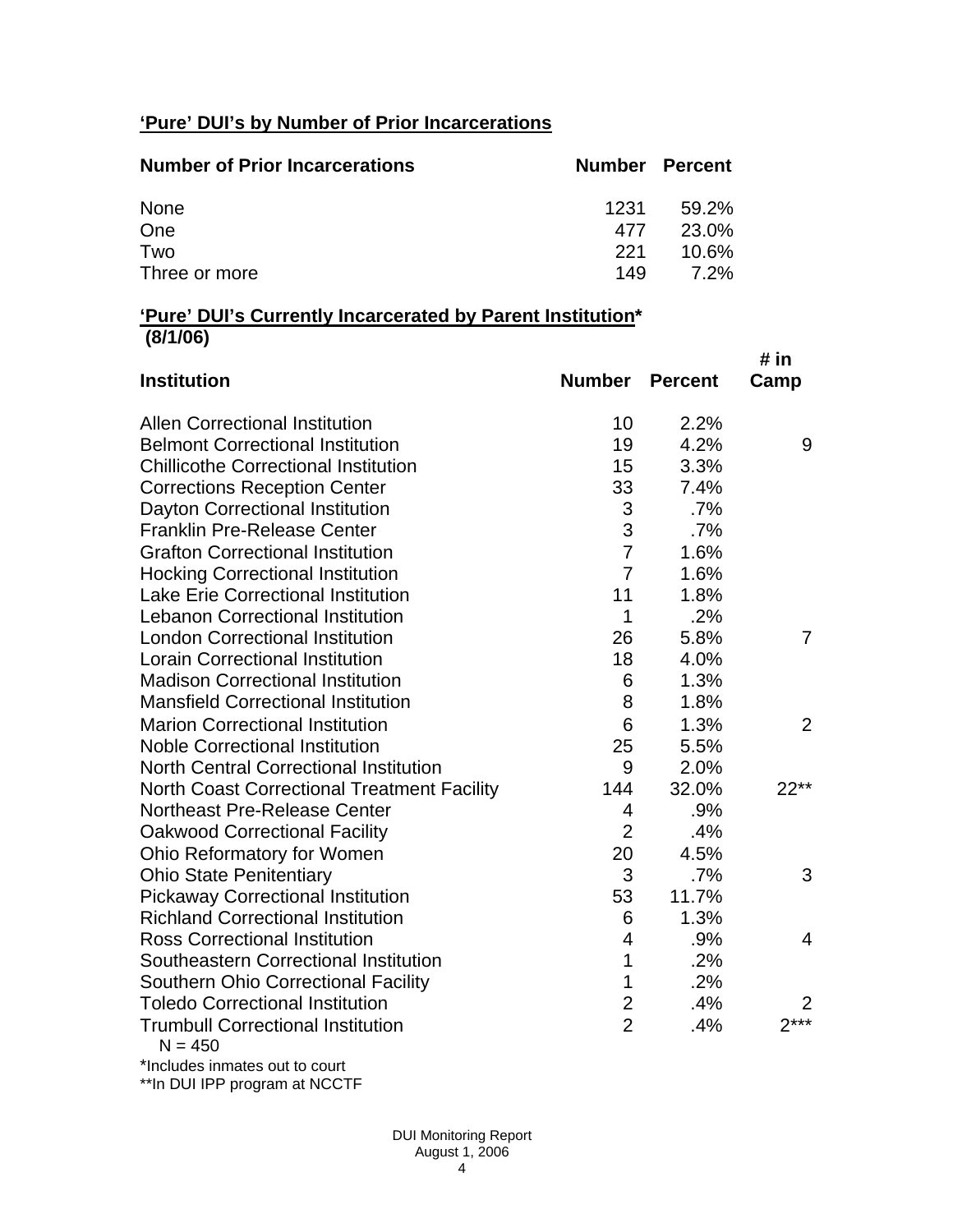## **'PURE' DUI OFFENDERS COMPARISON OF SELECTED RELEASE TYPES DEMOGRAPHICS AND TIME SERVED/TIME SAVED VARIABLES 8/1/06**

|                                                                                | <b>Release Types</b>        |                       |                                                    |                                |                            |                          |                                                     |                                                   |  |
|--------------------------------------------------------------------------------|-----------------------------|-----------------------|----------------------------------------------------|--------------------------------|----------------------------|--------------------------|-----------------------------------------------------|---------------------------------------------------|--|
| <b>Variables</b>                                                               | Post-<br>Release<br>Control |                       | <b>IPP</b> with<br>Post-<br>Release<br>Control**** |                                | <b>Judicial</b><br>Release |                          | Expiration<br>of Sentence<br>with No<br>Supervision |                                                   |  |
|                                                                                | N                           | $\frac{9}{6}$         | $\overline{N}$                                     | $\%$ *                         | N                          | $\%$ *                   | N                                                   | $\%$ *                                            |  |
| <b>TOTAL</b>                                                                   | 432                         |                       | 293                                                |                                | 318                        |                          | 463                                                 |                                                   |  |
| Race:<br>White<br>African-American<br><b>Native American</b><br>Asian<br>Other | 410<br>20<br>$\overline{2}$ | 94.9<br>4.6<br>$.5\,$ | 278<br>12<br>1<br>$\overline{2}$                   | 94.9<br>4.1<br>$\cdot$ 3<br>.7 | 297<br>20<br>$\mathbf{1}$  | 93.4<br>6.3<br>$\cdot$ 3 | 429<br>30<br>1<br>1<br>$\overline{2}$               | 92.7<br>6.5<br>$\cdot$ .2<br>$\overline{2}$<br>.4 |  |
| Gender:<br>Male<br>Female                                                      | 415<br>17                   | 96.1<br>3.9           | 293                                                | 100.0                          | 287<br>31                  | 90.3<br>9.7              | 435<br>28                                           | 94.0<br>6.0                                       |  |
| Age:<br>Mean<br>Median<br>Mode                                                 | 37.6<br>37.0<br>36.0***     |                       | 38.4<br>39.0<br>42.0                               |                                | 37.7<br>37.0<br>38.0       |                          | 38.9<br>39.0<br>44.0                                |                                                   |  |
| <b>Commitment County:</b><br>Major Urban**<br><b>All Others</b>                | 193<br>239                  | 44.6<br>55.4          | 93<br>200                                          | 31.7<br>68.3                   | 103<br>215                 | 32.4<br>67.6             | 170<br>293                                          | 36.7<br>63.3                                      |  |

\*Column totals = 100%

\*\*Cuyahoga, Franklin, Hamilton, Lucas, Montgomery, Stark and Summit

\*\*\*Multiple modes; lowest value is shown

\*\*\*\* Males completing the DUI IPP at NCCTF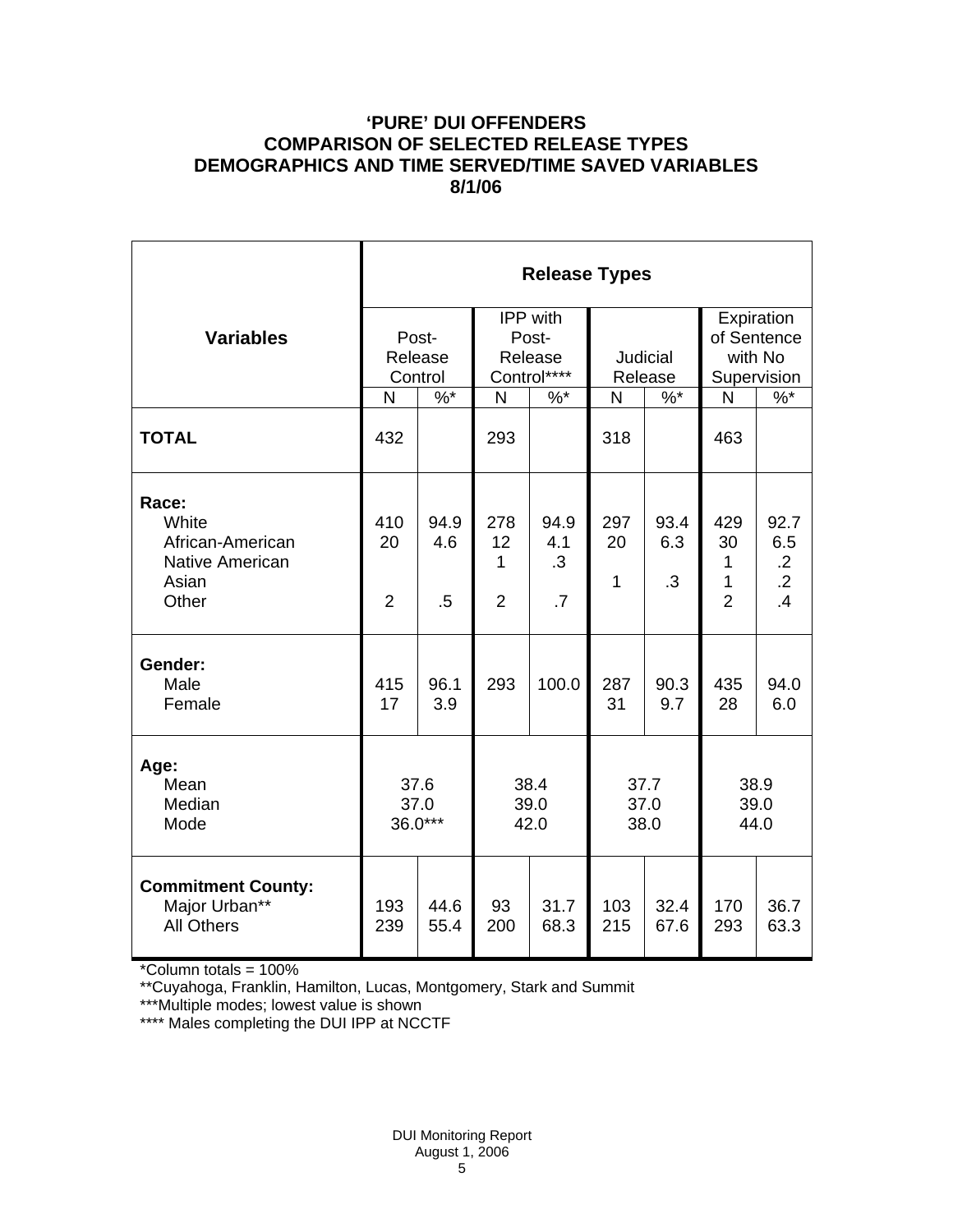|                                                                                       | <b>Release Types</b> |                    |                    |                 |                     |          |               |        |  |
|---------------------------------------------------------------------------------------|----------------------|--------------------|--------------------|-----------------|---------------------|----------|---------------|--------|--|
|                                                                                       |                      |                    | IPP with           |                 |                     |          | Expiration of |        |  |
| <b>Variables</b>                                                                      |                      | Post-              | Post-              |                 |                     |          | Sentence      |        |  |
|                                                                                       |                      | Release<br>Release |                    | <b>Judicial</b> |                     | (with No |               |        |  |
|                                                                                       |                      | Control            | Control            |                 | Release             |          | Supervision)  |        |  |
|                                                                                       | N                    | $\frac{9}{6}$ *    | N                  | $\frac{9}{6}$ * | N                   | $\%$ *   | N             | $\%$ * |  |
| <b>Sentence Length</b><br>(Months):                                                   |                      |                    |                    |                 |                     |          |               |        |  |
| Mean                                                                                  | 11.5                 |                    | 19.2               |                 | 19.1                |          | 13.8          |        |  |
| Median                                                                                | 12.0                 |                    | 17.0               |                 | 17.0                |          | 12.0          |        |  |
| Mode                                                                                  | 12.0                 |                    | 12.0               |                 | 12.0                |          | 12.0          |        |  |
| <b>Number of Priors:</b>                                                              |                      |                    |                    |                 |                     |          |               |        |  |
| None                                                                                  | 234                  | 54.2               | 190                | 64.8            | 216                 | 67.9     | 275           | 59.4   |  |
| One                                                                                   | 105                  | 24.3               | 73                 | 24.9            | 51                  | 16.0     | 108           | 23.3   |  |
| Two                                                                                   | 45                   | 10.4               | 22                 | 7.5             | 31                  | 9.7      | 46            | 9.9    |  |
| Three or More                                                                         | 48                   | 11.1               | 8                  | 2.7             | 20                  | 6.3      | 34            | 7.3    |  |
| <b>Time Served (Months):</b>                                                          |                      |                    |                    |                 |                     |          |               |        |  |
| Mean                                                                                  | 9.0                  |                    | 6.6                |                 | 5.4                 |          | 10.8          |        |  |
| Median                                                                                | 7.8                  |                    | 5.3                |                 | 3.6                 |          | 8.5           |        |  |
| Mode                                                                                  | $4.6**$              |                    | 5.7                |                 | 2.2                 |          | 5.9           |        |  |
| <b>Time Saved Through</b><br><b>Early Release (Months):</b><br>Mean<br>Median<br>Mode | N/A                  |                    | 11.4<br>7.5<br>7.5 |                 | 13.2<br>11.2<br>9.2 |          | N/A           |        |  |

\*Column totals = 100%

\*\*Multiple modes; lowest value is shown